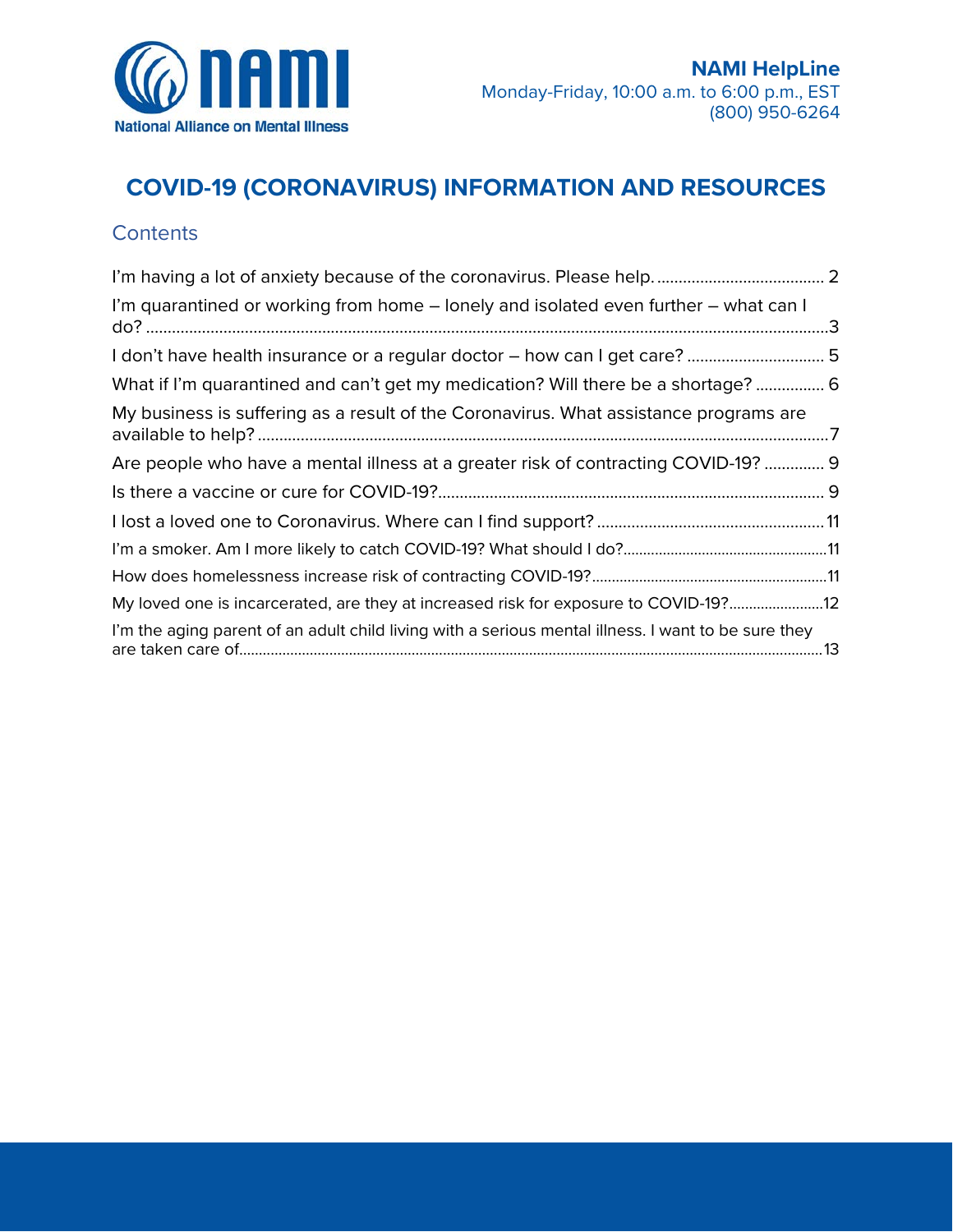

### <span id="page-1-0"></span>**I'm having a lot of anxiety because of the coronavirus. Please help.**

We get it. It's hard to sift through the messages and information coming at us. Worse, the "unknown unknown" (not knowing what you don't even know) can cause even greater anxiety for those of us who are panic-prone.

#### *What you can do*

- person's immune response to COVID-19 will matter as much as, or more 1. Remember that knowledge is power. Understanding the factors that affect a than, understanding the virus! Poor lung health caused by smoking, lack of adequate health care, suppressed immune systems, and/or populations particularly susceptible to infectious diseases, such as the elderly, have been particularly affected by COVID-19.
- 2. Don't accept everything you read or hear. Look beyond rhetoric and arm yourself with information. [Centers for Disease Control and Prevention \(CDC\)](https://www.cdc.gov/coronavirus/2019-nCoV/summary.html) provides information and frequent updates on the COVID-19's spread, severity, risk assessment, etc. To subscribe to the CDC's email and text message service, visi[t CDC Subscription Service.](https://www.cdc.gov/other/emailupdates/index.html)
- 3. Get your emotional support system in place:
	- physical activity. • Maintain familiar routines in daily life as much as possible; take care of your basic needs and employ helpful coping strategies: rest during work or between shifts, eat healthy food and engage in
	- • Stay connected with others and maintain your social networks:
		- at your fingertips. o Have the emails and phone numbers of close friends and family
		- o Stay connected via email, social media, video conference and telephone.
	- Find a free online support group (see page 3 for a list of options).
	- Reach out to your [local NAMI Affiliate or State Organization](https://www.nami.org/find-your-local-nami) for information on support programs in your area.
	- Visit the [NAMI Resource Library, w](https://www.nami.org/Find-Support/NAMI-HelpLine/NAMI-Resource-Library)hich provides an extensive list of in-person and online support groups, and other mental health resources.
	- natural or human-caused disasters. • Contact the SAMHSA Disaster Distress Helpline **(800) 985- <sup>5990</sup>**that provides 24/7, 365-day-a- year crisis counseling and support to people experiencing emotional distress related to
	- Have the number of several [Warmlines \(](https://www.nami.org/NAMI/media/NAMI-Media/BlogImageArchive/2020/NAMI-National-HelpLine-WarmLine-Directory-3-11-20.pdf)emotional support hotlines) at your fingertips.
	- Call the NAMI HelpLine at **800-950-NAMI (6264)** Monday through Friday, between 10:00 am and 6:00 pm EST for mental health resources.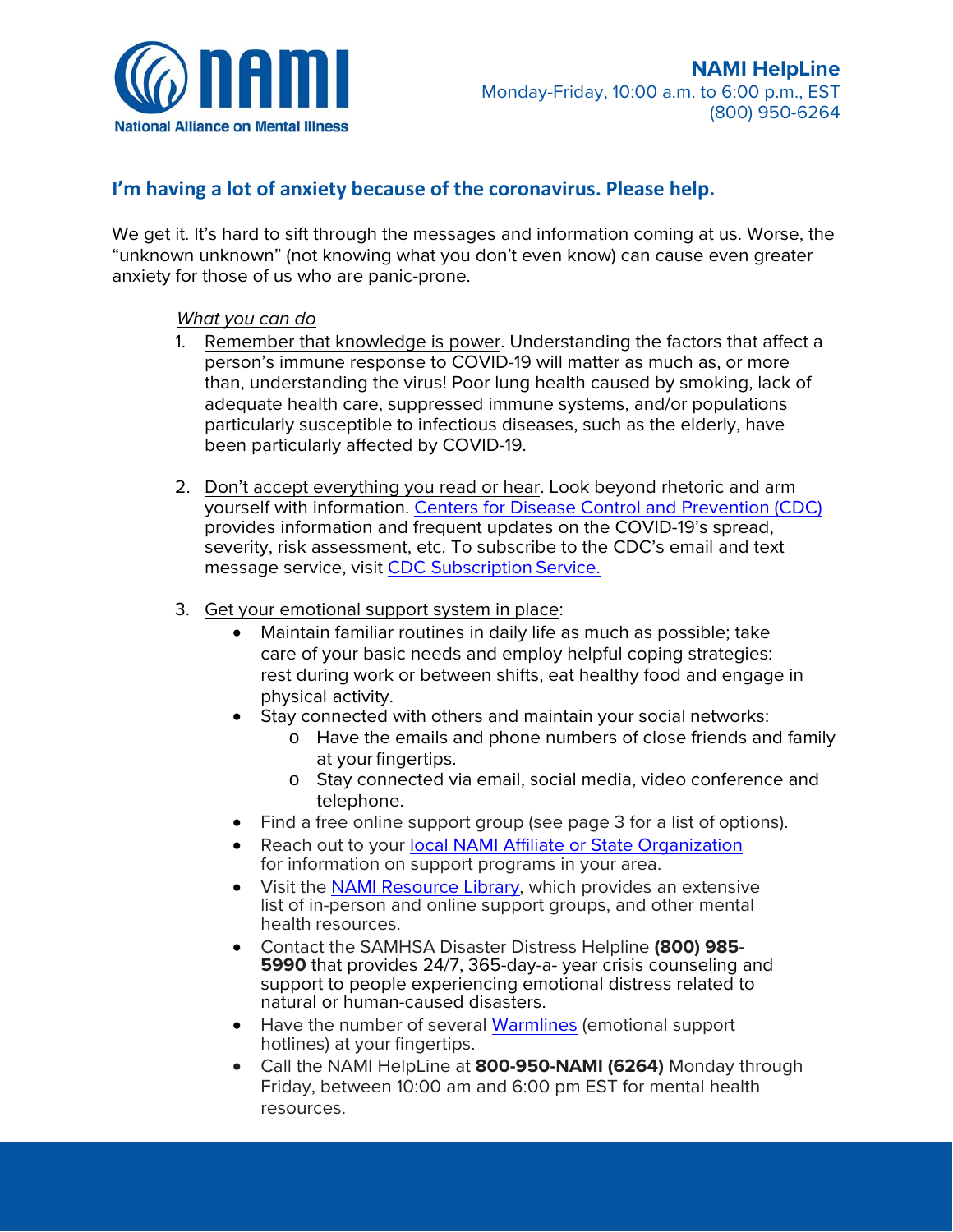

• [National Mental Health Consumer's Self-Help Clearinghouse i](http://www.mhselfhelp.org/)s a nationwide directory to locate local consumer-driven mental health services, including resources such as Clubhouses, crisis prevention/respite services, drop-in Centers, employment resources, housing, peer case management and support. The website maintains search function fo[r directory of local CDS \(consumer](http://www.cdsdirectory.org/)[driven services\).](http://www.cdsdirectory.org/) 

#### 4. Take control and incorporate preventative measures

- Wash your hands. See the CDC's list of [preventative measures](https://www.cdc.gov/coronavirus/2019-ncov/about/prevention-treatment.html)*.*
- seek [CDC u](https://www.cdc.gov/coronavirus/2019-nCoV/summary.html)pdates and practical guidelines at specific times during • Avoid watching, reading or listening to news reports that cause you to feel anxious or distressed. A near-constant stream of news reports can cause anyone to feel anxious or distressed. Instead, the day.
- Be supportive to others. Assisting others in their time of need can benefit the person receiving support as well as the helper*.*

### <span id="page-2-0"></span>**I'm quarantined or working from home – lonely and isolated even further – what can I do?**

#### *What you can do while working from home*

- To help overcome uncertainty, normality and routine that mirrors life's daily patterns and practices can be helpful. If working from home, we encourage you to create a structured, dedicated work environment and build in self-care as well as daily benchmarks of achievement.
- Structure and routine may be helpful for people with mental health vulnerabilities, especially during times of uncertainty. We encourage you to maintain a regular routine with the work hours that are usually worked, including keeping up with morning rituals. Dressing in regular work attire and taking regular breaks, including lunch time, may also be helpful.
- through our words, including email. 38 percent is voice and a staggering 55 solution to bridging this gap. Be mindful of opportunities to integrate video into • [Research](https://www.rightattitudes.com/2008/10/04/7-38-55-rule-personal-communication/#:%7E:text=In%20communication%2C%20a%20speaker) tells us that seven percent of communication is accomplished percent is body language and visual. For people with mental health vulnerabilities, and even for those with extroverted personalities, the lack of face time can be challenging. Using technology to simulate this can offer a your conversations with colleagues. Consider using the video function on Skype or Teams for internal and external meetings.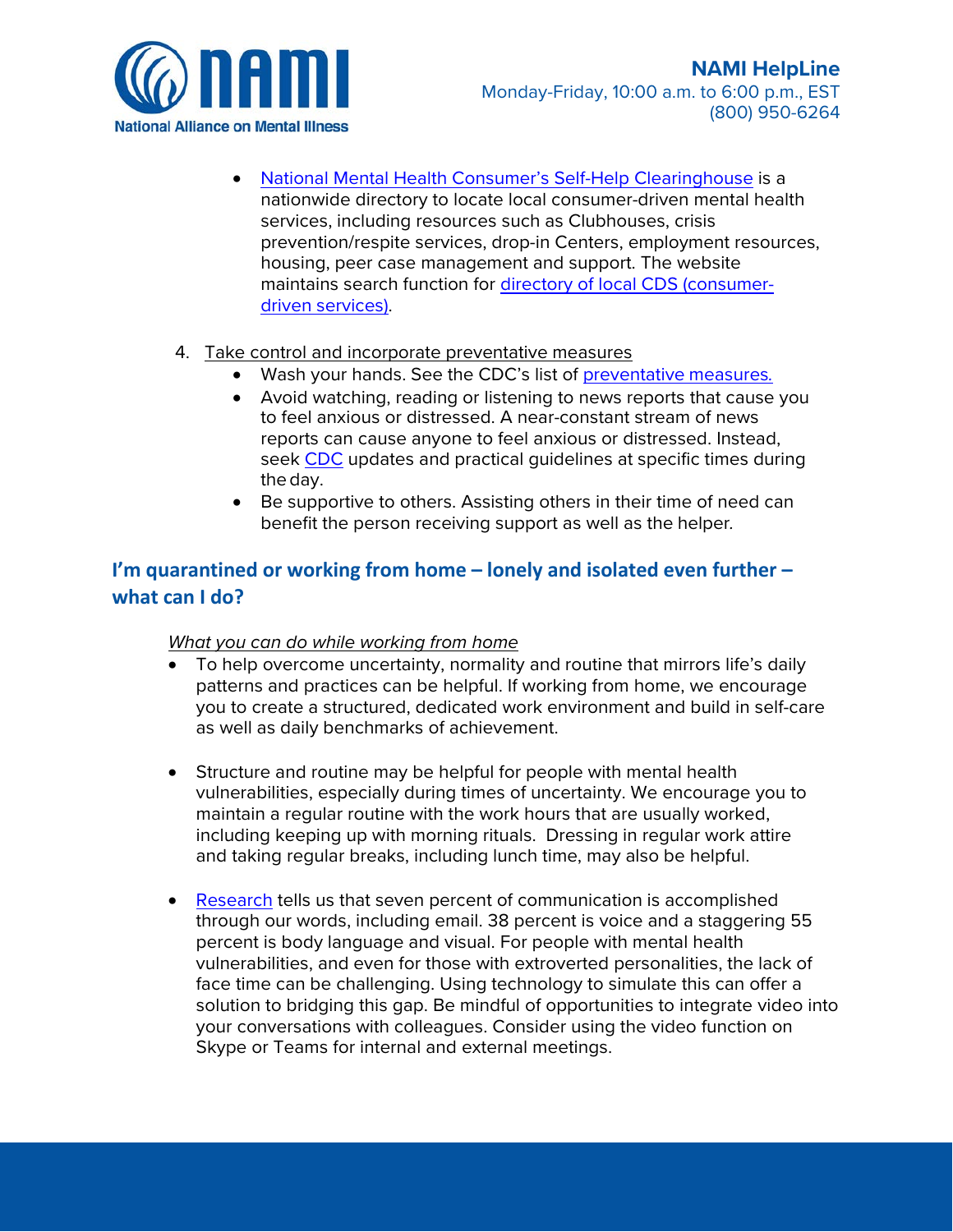

#### *What you can do to get support*

Also, there are numerous **online** support communities and emotional support **hotlines** to help you if you are quarantined:

#### *Building Resilience*

- stigma and build resilience during this time. o Visit the [CDC's page on Stigma and Resilience t](https://www.cdc.gov/coronavirus/2019-ncov/about/related-stigma.html)hat discusses COVID-19's impact on mental health*,* and how we can reject
- o [American Psychological Association o](http://www.apa.org/)ffers an excellent online resource called the ["Road to Resilience,](https://www.apa.org/helpcenter/road-resilience)" a step-by-step guide that helps individuals develop a personal strategy for enhancing resilience.

#### *Finding Phone Support*

A warmline is a confidential, non-crisis emotional support telephone hotline staffed by peer volunteers who are in recovery. Callers will find an empathetic listener to talk through their feelings. To find a [warmline that serves your area,](https://www.nami.org/Find-Support/NAMI-HelpLine/NAMI-Resource-Library)  [visit the NAMI HelpLine Warmline Directory on the NAMI Resource Library page.](https://www.nami.org/Find-Support/NAMI-HelpLine/NAMI-Resource-Library) 

#### *Finding Online Support Communities*

o NAMI hosts online communities where people exchange support and encouragement. These Discussion Groups can easily be joined by visiting [www.nami.org.](http://www.nami.org/)

#### o 7 Cups: [www.7cups.com](http://www.7cups.com/)

 *Free online text chat with a trained listener for emotional support and counseling. Also offers fee- for-service online therapy with a licensed mental health professional. Service/website also offered in Spanish.* 

#### o Emotions Anonymous**:** [www.emotionsanonymous.org](http://www.emotionsanonymous.org/)

- *600 active groups worldwide. The EA is nonprofessional and can be An international fellowship of people who desire to have a better sense of emotional well-being. EA members have in person and online weekly meetings available in more than 30 countries with a complement to therapy.*
- o Support Group Central: [www.supportgroupscentral.com](http://www.supportgroupscentral.com/) 
	- *Offers virtual support groups on numerous mental health conditions - free or low-cost. Website also offered in Spanish.*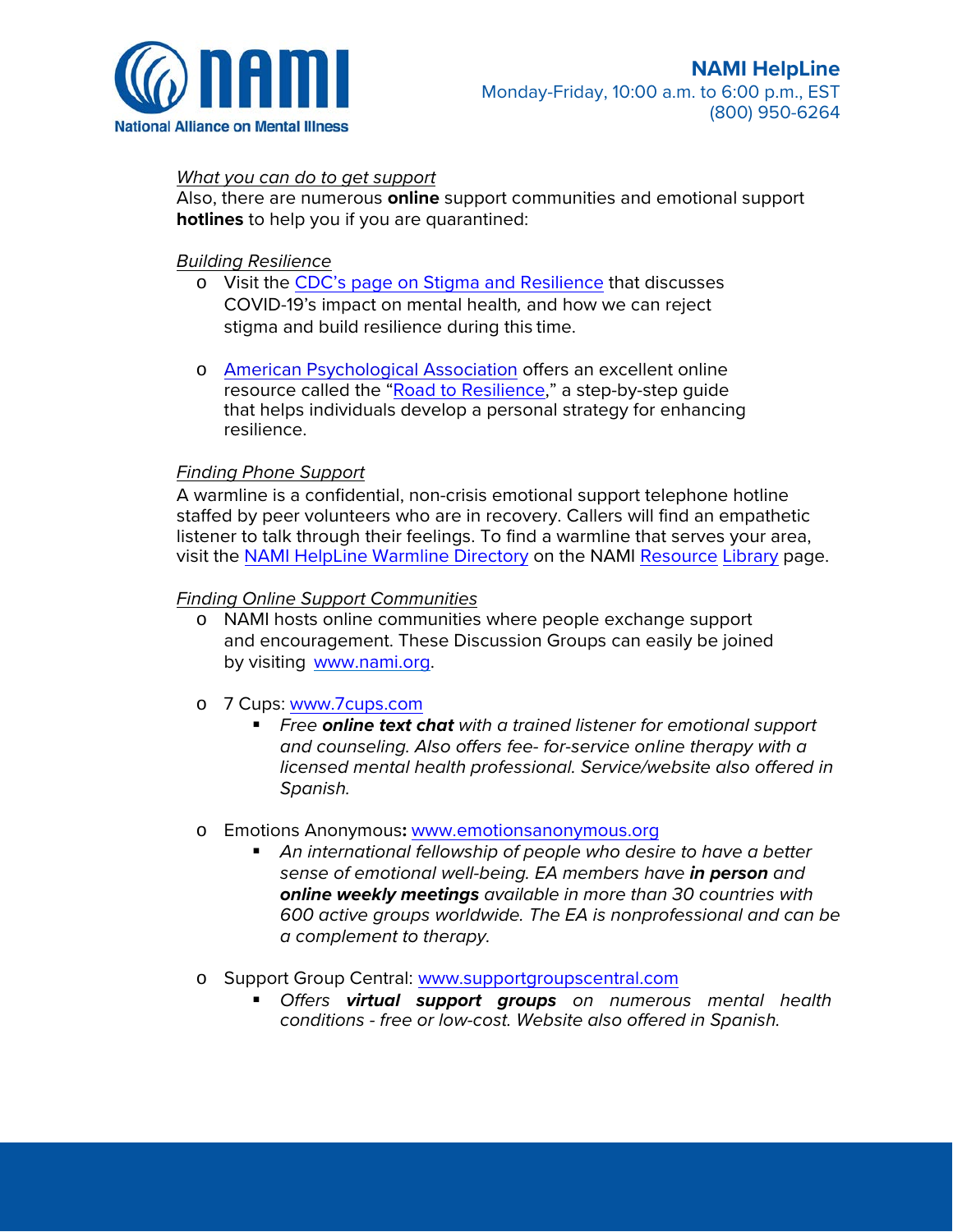

- o TheTribe Wellness Community: [www.support.therapytribe.com](http://www.support.therapytribe.com/) 
	- *Free, online peer support groups offering members facing mental health challenges and/or difficult family dynamics a safe place to connect. Support groups include Addiction, Anxiety, Depression, HIV/AIDS, LGBT, Marriage/Family, OCD and Teens.*
- o [SupportGroups.com](https://SupportGroups.com):<https://online.supportgroups.com/>
	- *Website featuring 200+ online support groups.*
- o For Like Minds: [www.forlikeminds.com](http://www.forlikeminds.com/) 
	- *Online mental health support network that allows for individuals to connect with others who are living with or supporting someone with mental health conditions, substance use disorders, and stressful life events.*
- o 18percent: [www.18percent.org](http://www.18percent.org/) 
	- *Offers a free, peer-to-peer online support community for those struggling with a wide range of mental health issues.*
- o Psych Central: www.psychcentral.com
	- *Offers online mental health resources, quizzes, news, an "Ask the Therapist" function, and online support communities.*

#### <span id="page-4-0"></span>**I don't have health insurance or a regular doctor – how can I get care?**

 **the right care at the right time.** We recommend you buy safely by going to [www.healthcare.gov](http://www.healthcare.gov/) to see if you qualify for affordable options: **Having health insurance is essential for people with mental health conditions to get** 

- All health plans offered through [HealthCare.gov](http://www.healthcare.gov/) must cover mental health and substance use services at the same level as other health conditions.
- enroll in commercial insurance because of certain qualifications. It will also see if • Even if open enrollment is over for the year, [healthcare.gov](https://healthcare.gov) will see if you can you qualify for Medicaid, which you can enroll in at any time.

#### **When evaluating health plan options, consider these four things:**

- **Affordability.** Compare not only monthly premiums, but also deductibles, co-pays and/or co-insurance, which affect your costs if you use services;
- **Availability of health professionals.** Check to see if your mental health professional(s) and other health care providers are in a health plan's network. If they are not, find out if the insurance plan will pay for out-of-network providers and how much they will cover;
- you need to maintain your wellness; and • **Coverage of prescription medications.** Find a plan that covers any medication(s)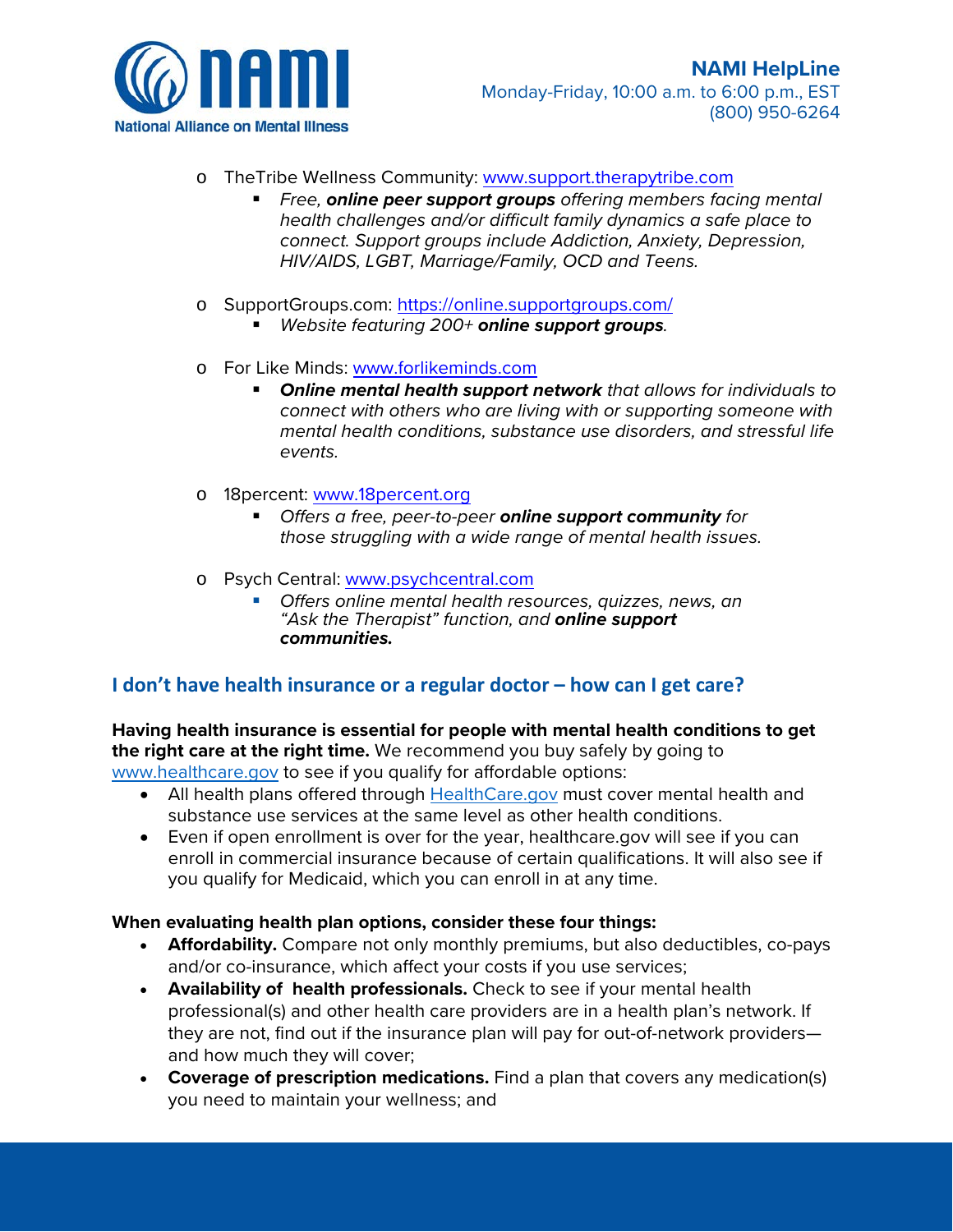

• **Limits on mental health office visits.** Check to see if a plan has limits on office visits. Also consider differences in inpatient and outpatient coverage.

#### **If you can't get insurance or need treatment right away:**

 In an emergency, all emergency departments that participate in Medicare (which is most hospitals in the United States) **must** see you, regardless of your ability to pay.

 income. Many of these centers include mental health services. Find a federally funded health center near you at [https://findahealthcenter.hrsa.gov/.](https://findahealthcenter.hrsa.gov/) Federally funded health centers provide care regardless of insurance coverage or

National Association of Free & Charitable Clinics at<https://www.nafcclinics.org/>offers a Find A Clinic function on its website.

For resources on medical/non-mental health (children's health care, dental care, eye care, women's health), the Free Clinic Directory at<https://freeclinicdirectory.org/>offers a free clinic treatment locater by zip code.

 heating assistance, etc. In many places, you can also dial 211 from your phone to access [Helpwhenyouneedit.org](https://Helpwhenyouneedit.org) and <www.211.org>allow you to conduct a zip-code-based search for local resources including affordable medical and mental health clinics, housing, food, information on local resources.

#### <span id="page-5-0"></span>**What if I'm quarantined and can't get my medication? Will there be a shortage?**

You can ask your health care provider about getting a 90-day supply vs. a 60- or 30-day supply. If this is not possible, or if health care providers deny/decline making accommodations, challenge the decisions at least three times. Decisionmakers on making health plan adjustments may change if/as conditions worsen.

Keep in mind that many cold/flu medications should not be taken along with antipsychotics and/or antidepressants. Please consult your pharmacist or prescribing health care professional for any potential medication contraindications.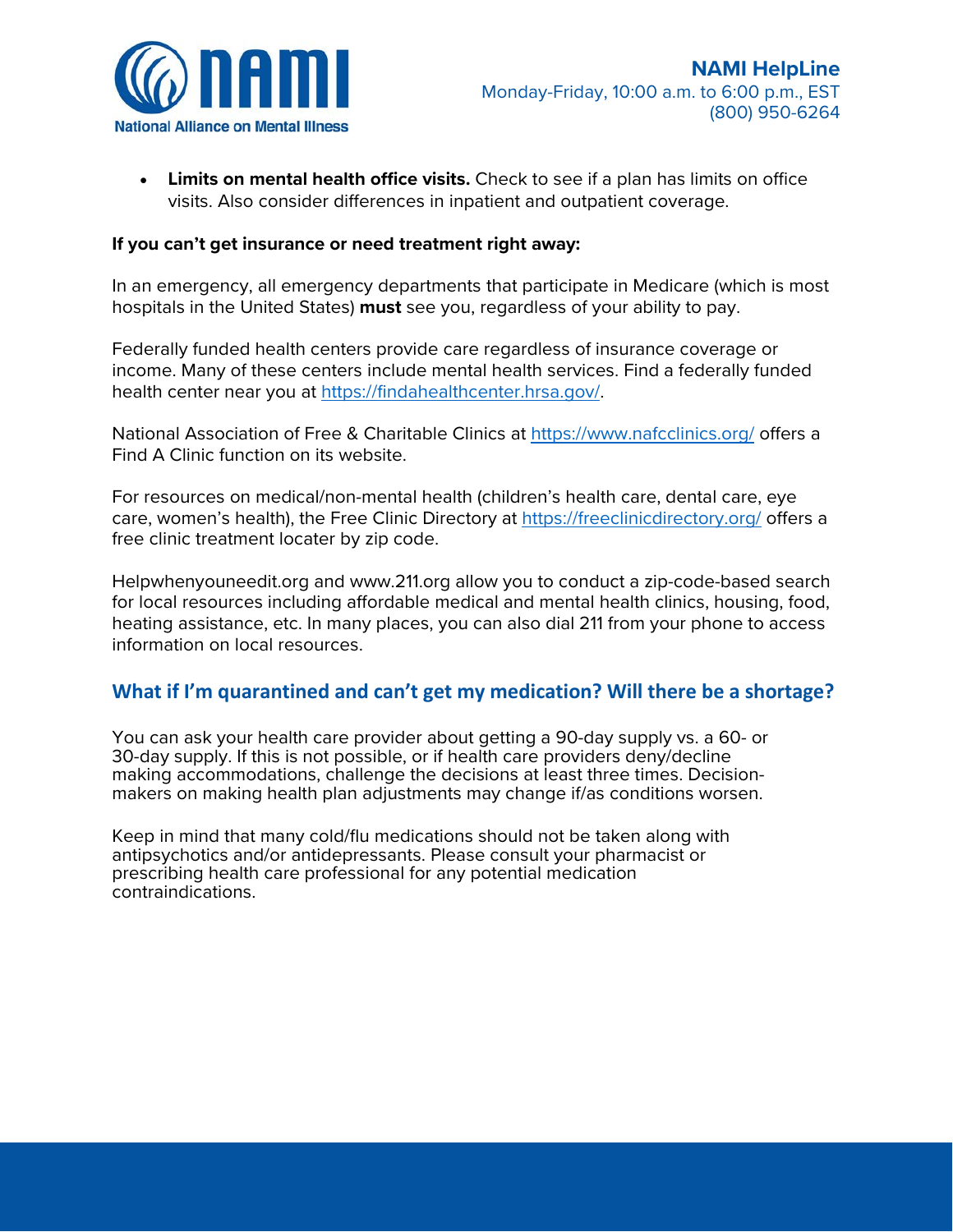

# <span id="page-6-0"></span>**My business is suffering as a result of the Coronavirus. What assistance programs are available to help?**

Contact your state's department of Public Health or Small Business Services website for local programs that may be set up to provide financial assistance to small businesses impacted by COVID-19. In some areas, businesses may qualify for low-interest loans and employee retention grants.

#### *General financial assistance*

- - Need Help Paying Bills: [www.needhelppayingbills.com](http://www.needhelppayingbills.com/) *Provides information on assistance programs, charity organizations, and resources that provide help paying bills, mortgage and debt relief (financial, rent and government assistance).*
- Aunt Bertha: [www.auntbertha.com](http://www.auntbertha.com/) 
	- *transportation and much more. Website also offered in An online resource that connects users to free and reduced cost local resources such as medical care, food, housing, Spanish.*

#### • 211 / [www.211.org](http://www.211.org/)

- *emergency financial assistance; available in most areas. Website*  ■ *Dial 211 from any phone (mobile or landline) or visit [www.211.org t](http://www.211.org/)o search for contact information by zip code; service refers callers to appropriate agencies/community organizations that offer also offered in Spanish.*
- HelpWhenYouNeedIt: [www.helpwhenyouneedit.org](http://www.helpwhenyouneedit.org/) 
	- *An online service that connects users to over 350,000 listings nationwide of private and public resources for food pantries, stores that accept food stamps, assisted living facilities, domestic violence and homeless shelters, mental health & substance use treatment, free clinics, legal and financial assistance.*
- Help with Bills: [www.usa.gov/help-with-bills](http://www.usa.gov/help-with-bills) 
	- *Provides information about government programs that help with bill payment, temporary assistance, jobs/unemployment, credit, etc. Website and Helpline also offered in Spanish.*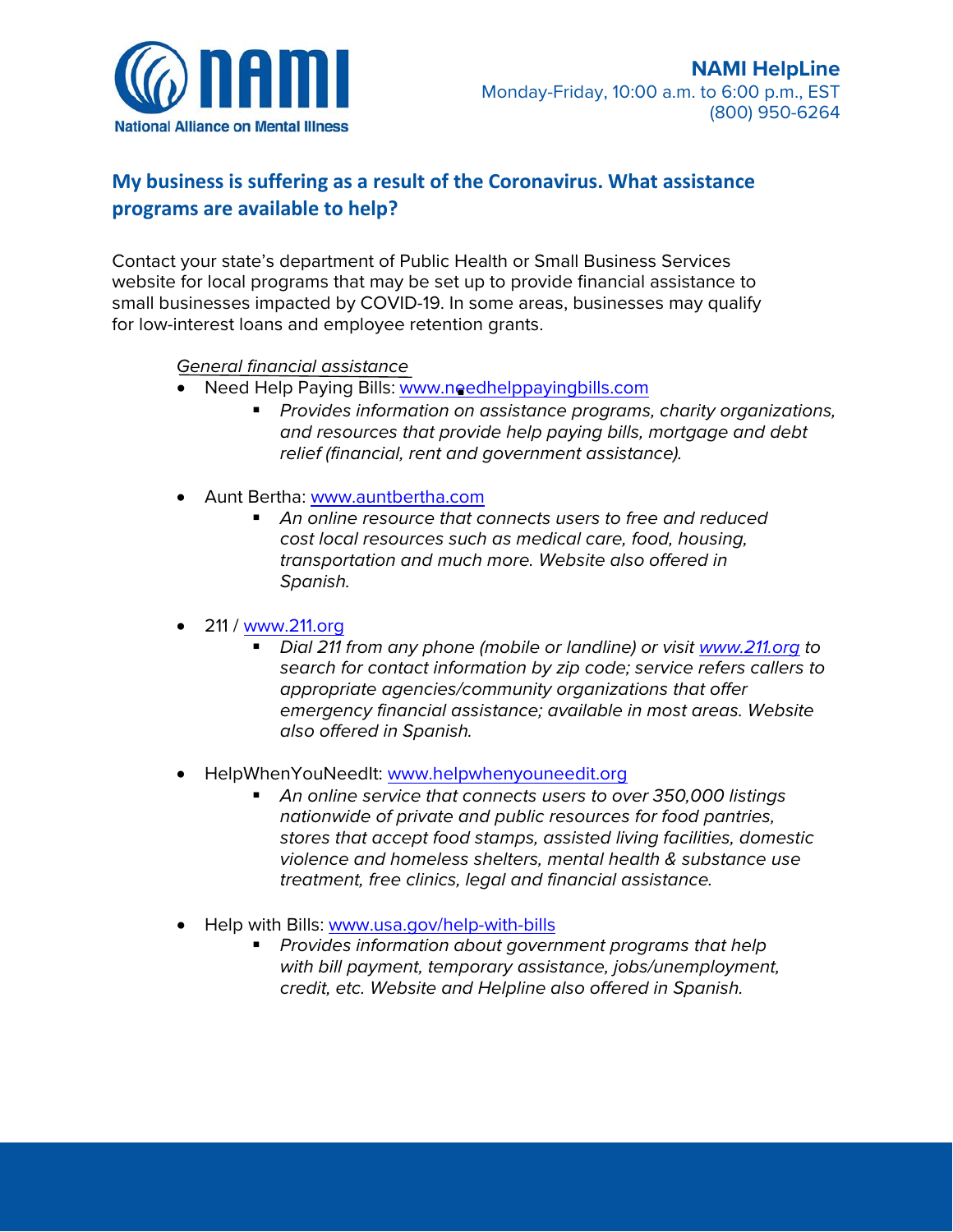

#### *Medical care / Hospital bills*

- The Assistance Fund: [www.tafcares.org](http://www.tafcares.org/) 
	- **For those who qualify for financial support, service provides** patient advocates to assist in securing financial assistance for co-payments, prescriptions, deductibles, premiums and medical expenses. Spanish-language translation service also available.
- Rise Above the Disorder: www.youarerad.org
	- *Connects users with resources for finding a therapist, answering mental health questions and applying for grants to cover the cost of therapy.*
- Patient Access Network Foundation (PAN): www.panfoundation.org
	- *Provides underinsured patients with financial assistance through disease-specific funds that provide access to progressive therapies. Spanish-language calls accepted.*
- Patient Advocate Foundation: [www.patientadvocate.org](http://www.patientadvocate.org/) 
	- *Helps federally and commercially insured people living with lifethreatening, chronic, and rare diseases. Offers co-pay relief program to provide direct financial assistance to insured patients who meet certain qualifications to help them pay for needed prescriptions and/or treatment. Their website also has many other resources and services. Website also offered in Spanish.*
- HealthWell Foundation: [www.healthwellfoundation.org](http://www.healthwellfoundation.org/) 
	- *Provides financial assistance for underinsured to afford critical medical treatments through "Disease Funds" (note, typically for chronic physical diseases - not mental health conditions). Website also offered in Spanish.*

*Prescription Medication* 

- [NAMI Getting Help Paying for Medications page: https://www.nami.org/find](https://www.nami.org/find-support/living-with-a-mental-health-condition/getting-help-paying-for-medications)[support/living-with-a- mental-health-condition/getting-help-paying-for](https://www.nami.org/find-support/living-with-a-mental-health-condition/getting-help-paying-for-medications)[medications](https://www.nami.org/find-support/living-with-a-mental-health-condition/getting-help-paying-for-medications)
- PhRMA's Medicine Assistance Tool: [www.medicineassistancetool.org](http://www.medicineassistancetool.org/) 
	- *A search engine for many of the patient assistance resources that the pharmaceutical industry offers.*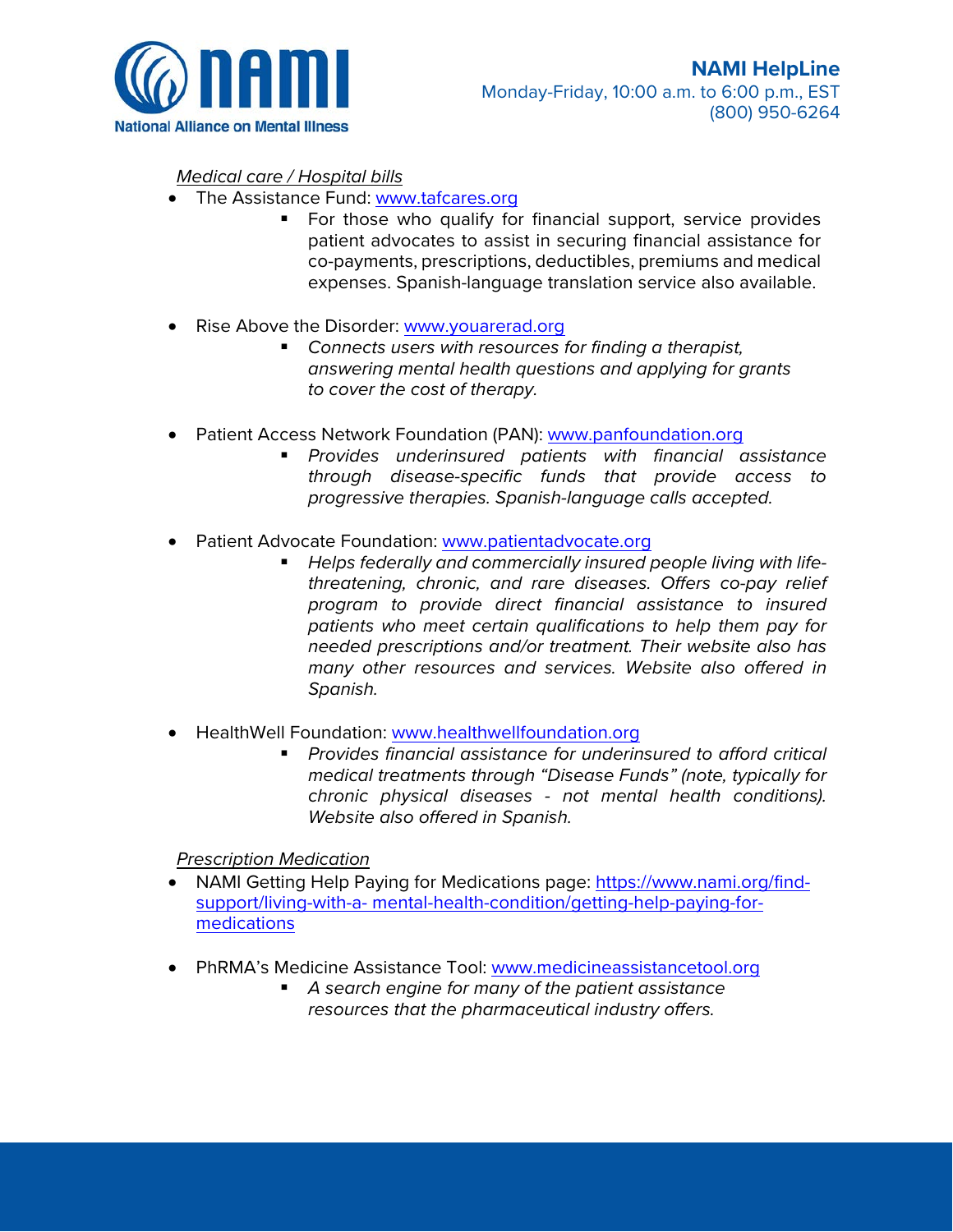

- Needy Meds: (800) 503-6897 [/ www.needymeds.org](http://www.needymeds.org/) 
	- *Offers a HelpLine and website information on financial assistance programs to help defray cost of medication. Website also offered in Spanish.*
- RX Assist: [www.rxassist.org](http://www.rxassist.org/) 
	- *Provides up-to-date directory of free and low-cost medicine programs and other ways to manage medication costs.*
- RX Hope: www.rxhope.com
	- *A free patient assistance program to assist people in need obtain critical medications.*
- USARX: [www.usarx.com](https://www.usarx.com/) 
	- *Provides coupons online for downloading/printing and can be brought to the pharmacy to see if it will give consumer a lower price or beat their copay.*
- Blinkhealth Prescription Assistance: www.blinkhealth.com
	- *Individuals (with or without insurance) pay upfront for medication online and then take a voucher to their pharmacy. Accepts calls 8 a.m.-10 p.m. M-F, 9 a.m.-7p.m. weekends (EST); Spanish language option on patient assistance line.*

### <span id="page-8-0"></span>**Are people who have a mental illness at a greater risk of contracting COVID-19?**

This is inconclusive. While laboratory studies have shown that healthy mice had a reduced immunosuppressant response to the antipsychotic medication, Risperidone, this data has not been proven in studies on humans. **A greater risk is having a mental health setback by stopping or changing medications than catching COVID-19.** 

#### <span id="page-8-1"></span>**Is there a vaccine or cure for COVID-19?**

There is currently no vaccine to prevent COVID-19. The best way to prevent illness is to avoid being exposed to the virus. Self-neglect or poor personal hygiene are common signs or symptoms of serious mental illness and pose a greater risk of exposure to germs and their spread.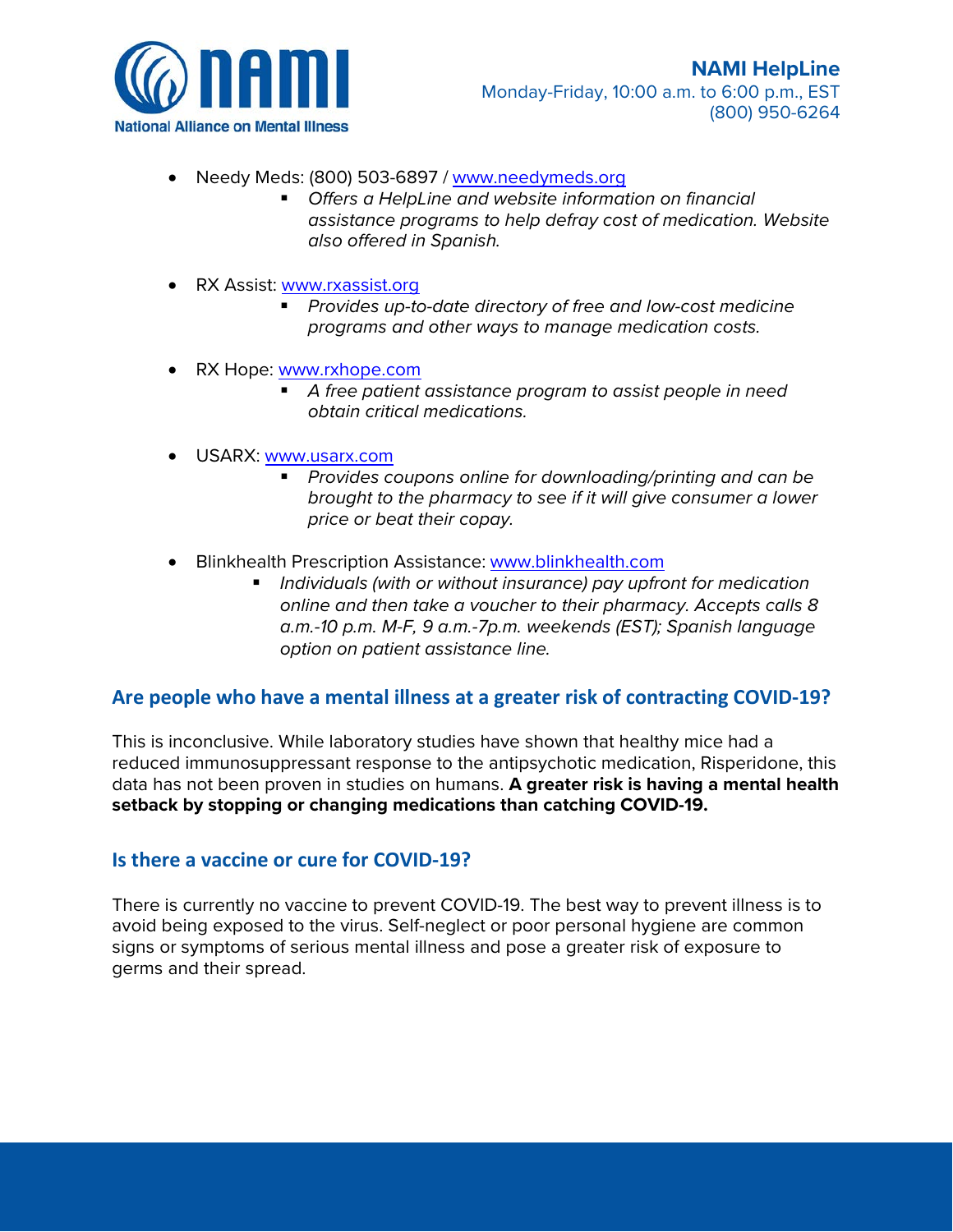

#### *What you can do*

The CDC recommends the following everyday preventive actions to help prevent the spread of respiratory diseases.

#### *Personal hygiene:*

- o **Wash your hands often with soap and water for at least 20 seconds,**  your nose, coughing, or sneezing. especially after going to the bathroom; before eating; and after blowing
- water if hands are visibly dirty. o If soap and water are not readily available, use an alcohol-based hand sanitizer with at least 60% alcohol. Always wash hands with soap and
- o Avoid close contact with people who are sick.
- o Avoid touching your eyes, nose, and mouth.
- o Stay home when you are sick.
- o Cover your cough or sneeze with a tissue, then throw the tissue in the trash.
- regular household cleaning spray or wipe. o Clean and disinfect frequently touched objects and surfaces using a
- use of facemasks is also crucial for [health workers a](https://www.cdc.gov/coronavirus/2019-nCoV/hcp/infection-control.html)nd people who are [taking care of someone in close settings \(](https://www.cdc.gov/coronavirus/2019-ncov/hcp/guidance-home-care.html)at home or in a health care o Note – the CDC does **not** recommend that people who are well wear a facemask to protect themselves from respiratory diseases, including COVID-19. Facemasks should be used by people who show symptoms of COVID-19 to help prevent the spread of the disease to others. The facility).

#### *Travel/contact with others:*

- told you that you can do so. o If you are sick, please stay home and seek attention from your health care provider. Do not return to work until your health care provider has
- o If you have been instructed by a public health official or a health care with respiratory diseases symptoms, please do so. provider to stay home because a member of your household is sick
- o Reassess any travel plans you have in the coming months, assess your own risks and of your loved ones, and make decisions consistent with what you think is best regarding travel, and/or contact with others/crowds.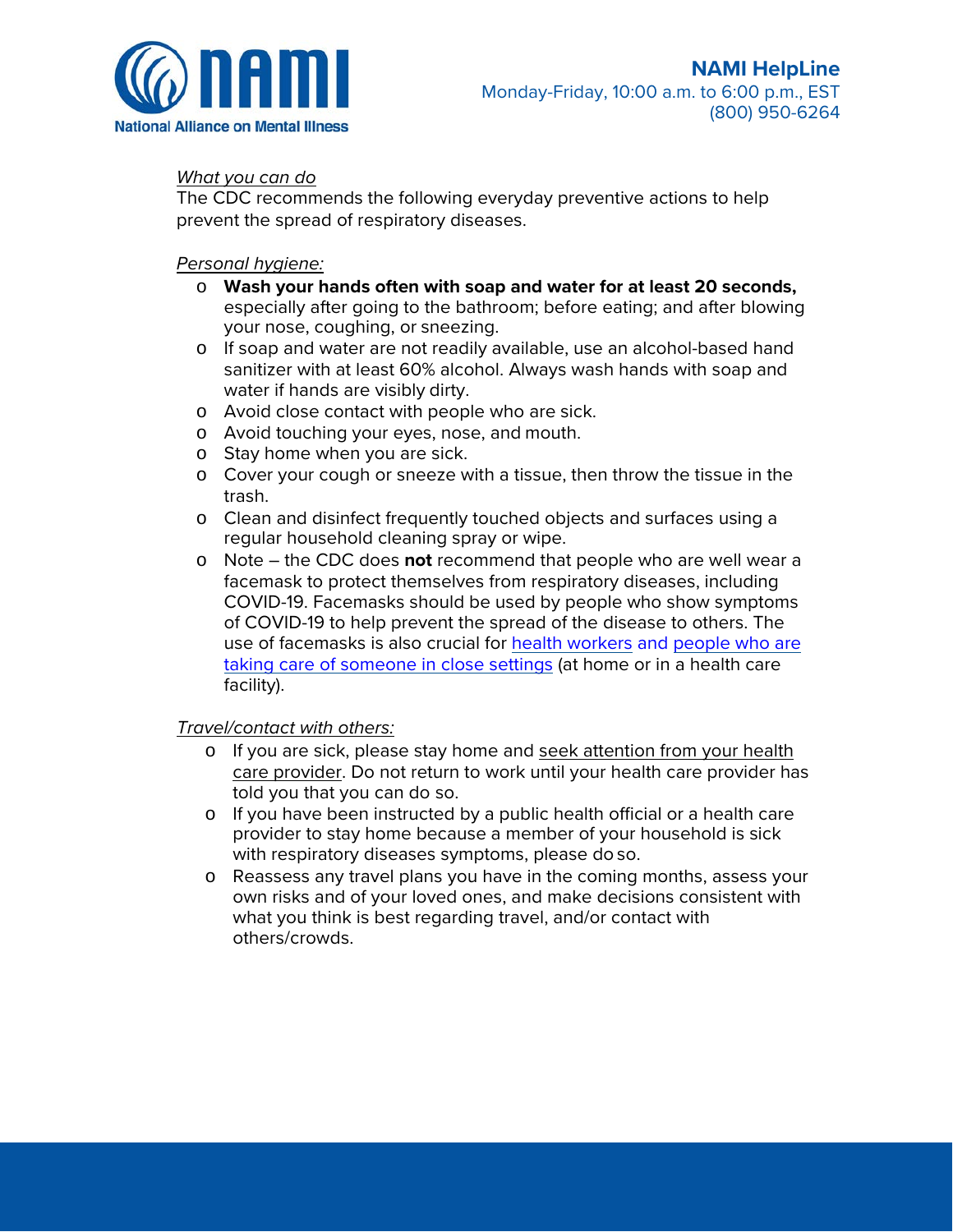

### <span id="page-10-0"></span>**I lost a loved one to Coronavirus. Where can I find support?**

Many grief support services are offered through organizations at the community level. A good place to start is to contact your local NAMI Affiliate. To find your nearest NAMI Affiliate, click on your state through the [Find Your Local N](https://www.nami.org/Find-Your-Local-NAMI)AMI menu. Additional options include:

- o Most local hospices offer free or sliding scale grief therapy or can refer individuals to grief support in their area. [The National Hospice and](https://www.nhpco.org/find-hospice)  [Palliative Care Association m](https://www.nhpco.org/find-hospice)aintains a list of hospices across the country.
- o [Grief Share h](https://www.griefshare.org/findagroup)osts free, in-person grief recovery support groups across the country.
- who are grieving after a death by suicide to an extensive online o [PersonalGriefCoach.net i](http://www.personalgriefcoach.net/)s a website that acts as a portal linking people directory of resources and information to help them cope with their loss, including a link t[o suicide bereavement support groups directory.](http://www.personalgriefcoach.net/support-groups.html)

# <span id="page-10-1"></span> **I'm a smoker. Am I more likely to catch COVID-19? What should I do?**

 as influenza and MERS (another coronavirus). COVID-19 is a disease that mostly affects Due to weakened respiratory systems, smoking increases the severity of diseases such the lungs. Also, individuals who are chronically exposed to second-hand smoke may also be vulnerable to respiratory infections.

#### *What you can do:*

 doctor about smoking cessation programs or over-the-counter aids like Smoking for Free, Quit Smoking Free Patches and more. If you are a smoker, consider quitting smoking immediately. Consult your nicotine gum or patches, which can be purchased at most pharmacies without a prescription. Additionally, [Quitline.org i](http://quitline.org/)s a website that contains links to nationwide Smoking Cessation Programs, information on How to Quit

### <span id="page-10-2"></span>**How does homelessness increase risk of contracting COVID-19?**

People with mental illness can experience times of homelessness, which places them at greater risk. People living outdoors often do so in close quarters and lack the ability to maintain basic hygiene, including precautions such as hand washing.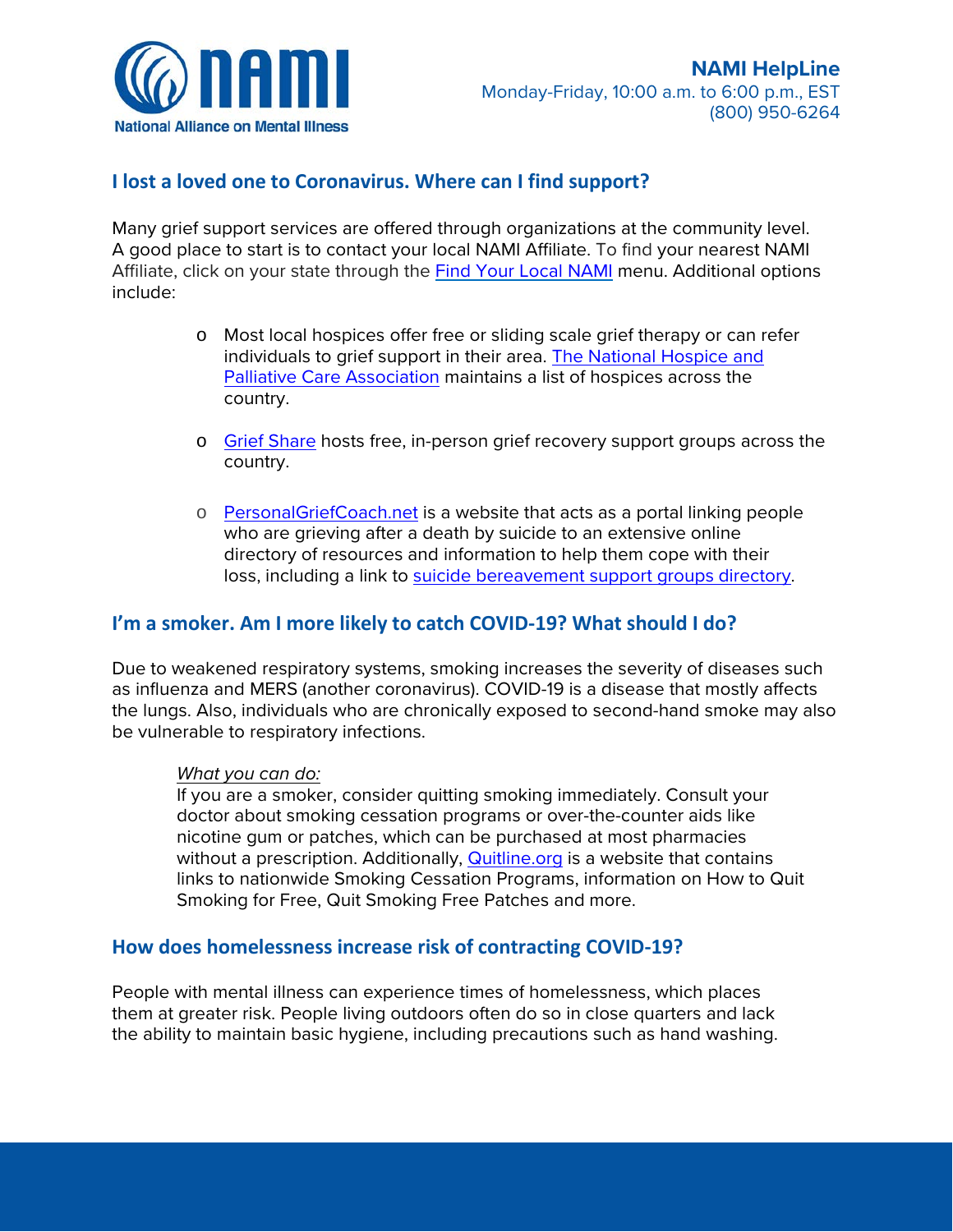

They may also face more danger from serious infection because of existing illnesses or frequent use of drugs or alcohol — factors with the potential to make a case of COVID-19 more severe. And, since some homeless people also move often, it makes it harder to reach them for treatment and potentially increases the spread of the virus if they are carriers. Finally, sustained exposure to the elements and living among a population with similar challenges can weaken the immune system. It also reduces the likelihood of access to medical care necessary for early detection and treatment.

*What you can do:* 

- and other social services throughout the country. o For immediate and emergency housing, the online Homeless [Shelter Directory p](http://www.homelessshelterdirectory.org/)rovides information on homeless shelters
- in your area. o Consult [www.211.org o](http://www.211.org/)r dial 211 from any cell or landline for a list of shelters
- o [National Mental Health Consumer's Self-Help Clearinghouse i](http://www.mhselfhelp.org/)s a nationwide directory to locate local consumer-driven services, including housing. The website maintains search function fo[r directory](http://www.cdsdirectory.org/)  [of local CDS \(consumer-driven services\).](http://www.cdsdirectory.org/)
- o See section above regarding finding affordable/free medical clinics in your area.

# <span id="page-11-0"></span>**My loved one is incarcerated, are they at increased risk for exposure to COVID-19?**

The lack of sufficient, community-based treatment options has resulted in the drastic increase in the incarceration of the people with mental illness. Further, people in the U.S. are incarcerated at a rate of about one million times per month, and the number of staff who go to work and families who visit these places is even greater. (The same goes for courts, where judges, defense attorneys and prosecutors may limit court services or even close courts.) Also, prisons and jails generally house people based on several types of security classifications, and when people are confined to a housing area of a jail or prison, there will be a tendency to keep them there, without the services they are entitled to.